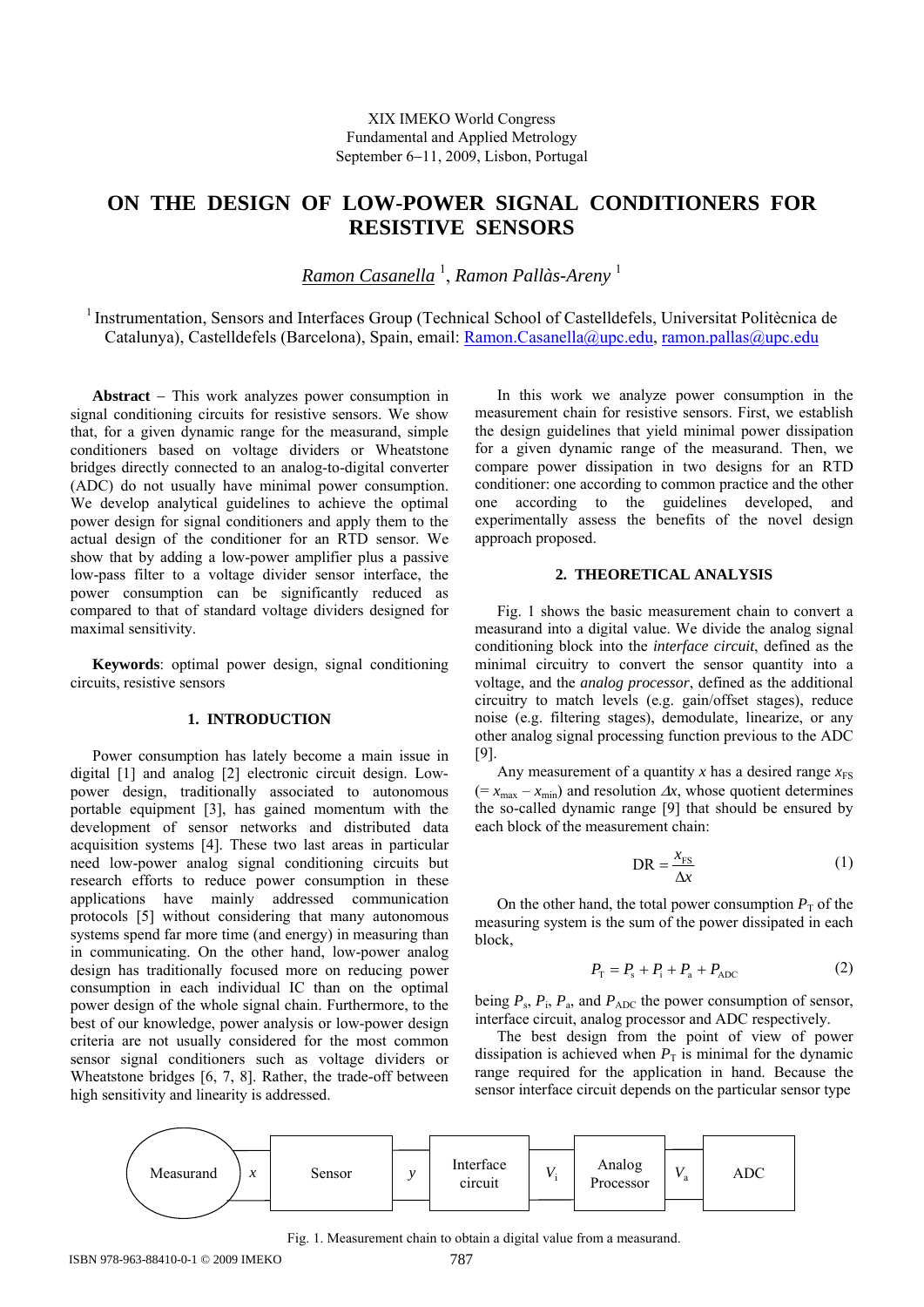we will address resistive sensors, which dissipate more power than, say, capacitive or self-generating sensors, and are more common than inductive sensors. In the following sections we will develop design guidelines by analyzing the power dissipation for signal conditioning stages in Fig. 1.

#### *2.1. Resistive sensors and their interface circuits.*

Resistive sensors are usually driven by a constant (reference) voltage source. Then, the highest available nominal resistance for the sensor type used will yield the lowest power consumption. For a constant current supply, the opposite would be true.

The commonest electronic interfaces for resistive sensors driven by a constant voltage are voltage dividers and Wheatstone bridges. Voltage dividers have lower power consumption than Wheatstone bridges and should therefore be preferred. The main shortcoming of voltage dividers is their larger output offset voltage, but this can be addressed at the system level by a convenient selection of the power supply rails and signal ground, by shifting voltage levels later in the signal chain, or by selecting an ADC with a resolution larger than that required to obtain the desired DR.



Fig. 2. Voltage divider interface for a resistive sensor *R*s.

Fig. 2 shows a resistive sensor  $R_s$  in a voltage divider circuit. The power dissipated is:

$$
P_{\rm s} + P_{\rm i} = \frac{V_{\rm ref}^2}{R_{\rm i} + R_{\rm s}}
$$
 (3)

where  $V_{ref}$  is the voltage supply and  $R_1$  is the additional resistor. From (3), for a given sensor *R*s, power dissipation can be reduced by increasing  $R_1$  or by reducing  $V_{ref}$ .

The output voltage range is:

$$
V_{i_{\rm FS}} = V_{\rm ref} \left( \frac{R_{\rm s,max}}{R_{\rm 1} + R_{\rm s,max}} - \frac{R_{\rm s,min}}{R_{\rm 1} + R_{\rm s,min}} \right) \tag{4}
$$

where  $R_{s, max}$  and  $R_{s, min}$  are the maximum and minimum values of the sensor for the corresponding values of the measurand. It turns out that reducing  $P_s + P_i$  by increasing  $R_1$  or reducing  $V_{ref}$  implies a reduced output voltage range, hence a smaller dynamic range. This trade-off between power consumption and output voltage range can be overcome by adding gain blocks, but these will also dissipate power.

To avoid the use of extra blocks, in order to achieve a minimal system that has the desired dynamic range, a first design approach is to calculate  $R_1$  to achieve the maximal output voltage range, hence the maximal dynamic range for a given resolution in the ensuing voltage measurement. For given  $V_{\text{ref}}$  and  $R_{\text{s}}$ , the  $R_1$  value that maximizes the output voltage range is:

$$
R_{\rm l} = \sqrt{R_{\rm s,max} R_{\rm s,min}}\tag{5}
$$

Then, if the maximal output voltage range obtained is greater than that necessary to achieve the desired DR, we can reduce that voltage range by increasing  $R_1$  or by reducing  $V_{\text{ref}}$ ; both actions will reduce the power dissipated. However, to obtain a digital output independent from the particular value of  $V_{\text{ref}}$ , the ADC should use the same voltage reference, and therefore this should be selected close to the power supply voltage. The value of  $R_1$ , selected according to (5), will be high for resistive sensors that have high resistance values. Therefore, this design approach will yield a low power consumption for this kind of sensors.

For low-resistance sensors, such as RTDs, selecting *R*<sup>1</sup> according to (5) yields a large  $P_s + P_i$ . Therefore, to reduce power consumption it may be better to select a large  $R_1$  and compensate for the reduced output voltage range by adding gain and improve DR by reducing noise (by adding filtering stages, for example). This approach should be also followed if the maximal range achievable with the interface circuit was smaller than that needed to meet specifications. Next the effect of gain and filtering stages in the total power consumption of the system is analysed.

### *2.2. Gain stage and filtering*

Low-power amplifier ICs (op amps and instrumentation amplifiers) have been available for years [10]. Recent models have quiescent currents below 1 µA for op amps and 40-60 µA for instrumentation amplifiers yet have adequate dc voltage gains. For op amps, using high-value resistors in the feedback network keeps the overall power consumption small. Therefore, any reduction of the output voltage range in the sensor interface circuit to reduce power consumption in it can be compensated for by a gain stage which adds little power dissipation. The ultimate limits of this approach are the gain-bandwidth trade-off of the amplifier, which limits the maximal voltage gain, and the input voltage range allowed for the op amp, whose closeness to the power supply rails depends on technology. If the voltage coming from the interface circuit is too close to the lower supply voltage, the amplifier will not work. Low-power amplifiers and high-value resistors certainly increase system noise; resistors contribute white noise and op amps add white and 1/*f* noise. A filtering stage can reduce noise to an acceptable level, but filters will also dissipate power.

The steady-state power consumption  $P_f$  of a first-order low-pass *RC* filter is due to that of its resistor:

$$
P_{\rm f} = \frac{\left|V_R\right|^2}{R} \tag{6}
$$

being  $V_R$  the voltage across it: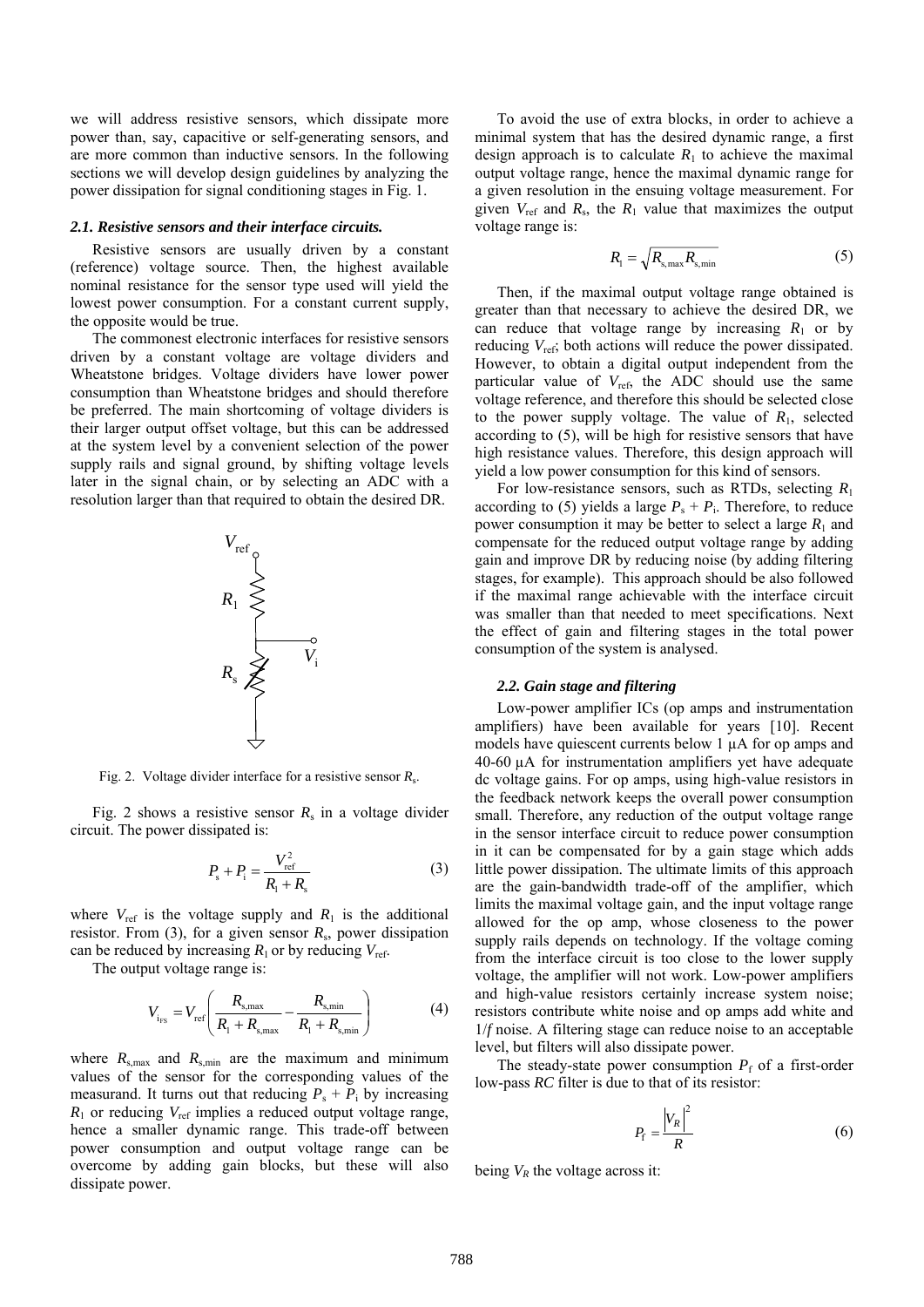$$
V_R = V_{\text{in}} \frac{\text{j}f}{\text{j}f + f_{\text{c}}} \tag{7}
$$

 $V_{\text{in}}$  is the input signal, *f* is the frequency and  $f_c$  is the corner frequency of the filter. Substituting (7) into (6) yields:

$$
P_{\rm f} = \frac{V_{\rm in}^2}{R} \frac{f^2}{f^2 + f_{\rm c}^2} \tag{8}
$$

From (8) we note that  $P_f$  tends to zero for signals in the filter pass band whose frequencies are well below the corner frequency  $f_c$ . Only signals, plus noise and interference, close to *f*c and noise and interference in the stop band will dissipate some power. But for passive filters, power dissipated by noise and interference will be supplied by their sources, not by the power supply of the measurement system. In systems that include an active gain element (such as an amplifier) prior to a passive filter, noise and interference at the amplifier input will be amplified and their power, supplied by the system, will be dissipated in the filter. This is also the case for active filters, which are an alternative to merge the gain and filtering stages. In any case, the power of noise and interference is usually much smaller than that of the signal, so that it will not significantly contribute to the total power consumption. Furthermore, noise and interference can always be reduced by adding extra passive filter stages prior to the active gain stages. Therefore, gain and filtering stages are highly valuable low-power design blocks that can match voltage ranges while maintaining the desired dynamic range and without contributing too much to the overall power budget in (2).

#### *2.3. A/D conversion and overall design guidelines*

The dynamic range at the input of the ADC of a sensorbased measurement system that includes an interface circuit and a stage with gain *G* is:

$$
DR = \frac{GV_{i_{FS}}}{\Delta V_a}
$$
 (9)

The resolution in voltage  $\Delta V_a$  at the input of the ADC is determined by either that of the ADC (quantization interval or noise) or by the noise of the stages preceding the ADC. This noise can be reduced by additional filtering or by using low-noise amplifiers, but these have large quiescent currents (large *P*a).

In summary, the desired DR in the signal chain can be obtained by designing an interface circuit with the maximal output voltage range (maximal sensitivity for the voltage divider) and a low-gain amplifier, or no amplifier at all, or by designing an interface circuit with a smaller output voltage range (smaller sensitivity) followed by an amplifier with a large-enough gain to compensate for the loss in sensitivity in the voltage divider. The optimal power design will be that that minimises  $P<sub>T</sub>$  in (2) while ensuring that voltage ranges and levels are compatible.

#### **3. MATERIALS AND METHODS**

To study the usefulness of the proposed design guidelines for a specific resistive sensor, we compared power consumption for two signal conditioning approaches for a Pt1000 temperature sensor. The first approach was the classical approach of reducing power by minimising the number of parts. It consisted of a voltage divider with  $R_1$ selected according to (5) to achieve the maximal sensitivity for the voltage divider, hence the largest output voltage range (Fig. 3). We selected the standard value  $R_1 = 1$  k $\Omega$  as an approximation to the optimal value calculated from (5).



Fig. 3. Minimal interface circuit for a Pt1000 sensor.

For the second approach (Fig. 4), we sought to reduce the overall power consumption in the signal conditioning stages in (2). For this, we increased  $R_1$  to 100 k $\Omega$  to reduce power consumption in the voltage divider, and added a voltage amplifier built from a low-power op amp  $(MAX4474, I<sub>suby</sub> = 750 nA)$ . We selected  $G = 50$  to compensate for the reduced output range of the voltage divider and obtain a voltage output similar to that of the circuit in Fig. 3. We also added a first-order low-pass filter  $(f_c \approx 1 \text{ Hz})$  to reduce the noise introduced by the additional components. We used a single supply voltage (5 V) in both circuits.



Fig. 4. Low-power signal conditioner for a Pt1000 sensor.

To assess the performance of the two circuits, we measured their output voltage and total current consumption using a 5½ digit digital multimeter (HP 3478A, 5 Hz bandwidth) at 20 ºC and 30 ºC set with a dry-well calibrator (Hart Scientific 9102S,  $\pm 0.25$  °C accuracy). For the output voltage measurements we averaged 50 readings. We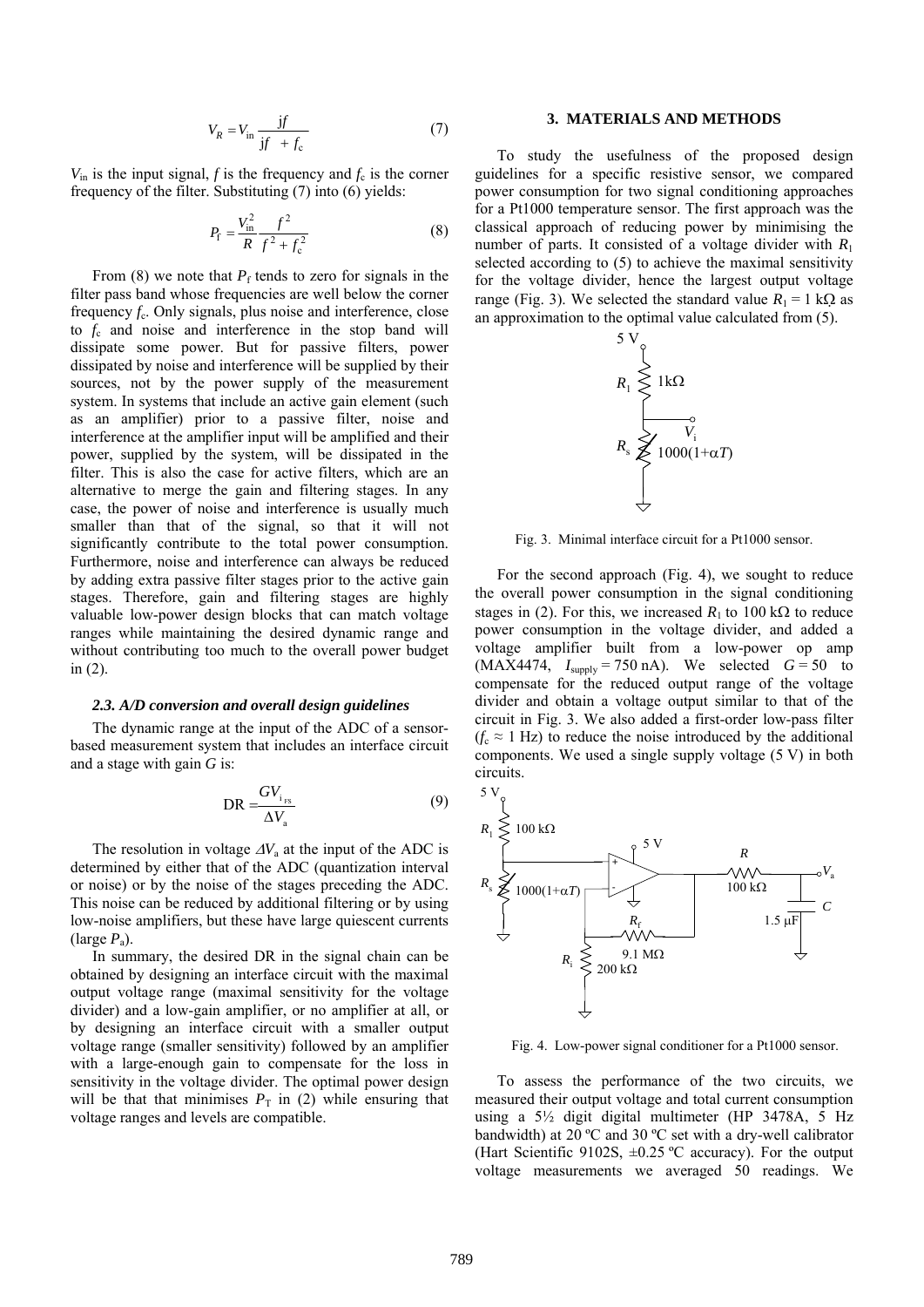calculated the standard deviation to estimate the output noise. Noise bandwidth was determined by the digital multimeter in the first circuit and by the low-pass filter (1 Hz) in the second circuit.

In order to test the limits of the approach in Fig. 4, we performed a second experiment consisting in further increasing  $R_1$  to 1 M $\Omega$  and to 10 M $\Omega$ . We increased the amplifier gain accordingly to obtain an output voltage similar to that in the previous experiment, by reducing  $R_i$  in Fig. 4 to 20 k $\Omega$  and 2 k $\Omega$  respectively.

# **4. EXPERIMENTAL RESULTS AND DISCUSSION**

Total current consumption was  $I_{\rm cc} = 2.4 \text{ mA}$  for the simple voltage divider (Fig. 3) and  $I_{cc} = 54 \mu A$  for the circuit designed according to the optimal power guidelines (Fig. 4), hence about 45 times less. The amplifier and filter consumed only 10 % of the current in the second circuit, hence corroborating their low power consumption.

Table 1. Average of 50 readings and standard deviation for the output voltages of circuits in Fig. 3  $(V_i)$  and Fig. 4  $(V_a)$ .

|                  | $T = 20 °C$ | $T = 30 °C$ |
|------------------|-------------|-------------|
| V:/              | 2.56867     | 2.61709     |
| $\sigma_i$       | 0.00036     | 0.00035     |
| $V_{\rm a}$      | 2.83427     | 2.92687     |
| $\sigma_{\rm a}$ | 0.00025     | 0.00027     |

Table 1 shows the averaged output values and standard deviations for the two circuits. The output sensitivity for the voltage divider in Fig. 3 was about 5 mV/°C whereas that for the circuit with reduced power dissipation (Fig. 4) was about 9 mV/<sup>o</sup>C (including the amplifier gain,  $G = 46.5$ ). Both circuits have similar standard deviations for the output voltage, which, using a coverage factor of 2, imply approximate temperature resolutions of 0.14ºC and 0.06ºC respectively, both better than the accuracy limit of the temperature calibrator used and close to the accuracy limit for platinum RTDs. The slightly smaller standard deviation for the second circuit can be explained from its smaller noise bandwidth. In addition to its lower power consumption, the second circuit, with a higher  $R_1$ , is more linear [7] and, as the current that flows through the RTD is much lower, has a reduced self-heating of the sensor.

These results corroborate that reducing the number of parts does not necessarily reduces power consumption in the system. Therefore, considering power reduction in the measurement chain as a whole rather than in individual components can improve power performance. As for the cost, the added components are inexpensive and their upfront cost must be compared with the benefit of an extended life for batteries, or power bills for systems that run continuously. For systems whose power supply is turned on only when measuring, the energy spent in charging the circuit capacitances should be considered.

Table 2. Average of 50 readings and standard deviation for the output voltages of circuit in Fig. 4 with  $R_1 = 1$  M $\Omega$ .

|          | $T = 20 °C$ | $T = 30$ °C |
|----------|-------------|-------------|
|          | 2.30638     | 2.40954     |
| $\sigma$ | 0.00142     | 0.00159     |

Table 2 shows the effect of further increasing  $R_1$  to reach the minimal power consumption achievable with the design approach in Fig. 4. Using  $R_1 = 1$  M $\Omega$  reduces the total current consumption to  $6.6 \mu A$  at the cost of amplifying the noise in the circuit (due to the resistors and the op amp) by a higher gain  $(G = 456)$ , hence worsening temperature resolution to 0.15 ºC. We also observed a reduced output voltage with respect to that when  $R_1 = 100 \text{ k}\Omega$ . This reduction can be attributed to the op amp input offset voltage (about -0.5 mV), which added perceptibly to the reduced output of the voltage divider (which was about 5 mV for the  $R_1$  selected). As  $R_1$  was further increased to  $10 \text{ M}\Omega$ , the output of the voltage divider became too close to the lower supply voltage of the amplifier to yield a significant output in the circuit. This limitation could be overcome by using an amplifier with rail-to-rail input. Nevertheless, for such high values of *R*1, the power consumption due to the voltage divider would become comparable to that of the amplifier. Therefore, a much less significant power reduction would be achieved in exchange for the increased noise due to the higher gain.

The fact that when selecting  $R_1 \gg R_s$  the output of the voltage divider is very close to 0 V, is another advantage of the proposed approach. When designing voltage dividers for maximal sensitivity, their output voltage is centred around  $V_{ref}/2$ . This offset can be cancelled out by high-pass filtering but for very low-frequency measurements this becomes impractical. The common solution is to design a Wheatstone bridge by using another voltage divider whose output remains constant, and measure the difference between the two voltage dividers. But this additional voltage divider doubles the power consumption of the interface. Hence, for low-power design, Wheatstone bridges should be used only when the sensor includes two or more resistive sensors. If the two sensors are in different branches, for example to measure a difference, the constant-value resistors in the two other arms can be selected to have a low-power dissipation, and the loss in sensitivity can be compensated by additional gain in the ensuing amplifier.

The high-resolution digital multimeter used to measure the output voltage in Figs. 3 and 4 overcame the need of the ADC in Fig. 1 and provided a fast method to assess the power reduction obtained with the proposed design method. But it must be pointed out that the resolution needed for the ADC will depend on the previous signal conditioning and attempts to reduce power consumption by using a minimal signal conditioner (no amplifier) can backfire because, for a given sampling speed, power consumption increases with resolution. Therefore, if an amplifier will be used anyway, it is better to design the largest gain allowed by its gainbandwidth product, and reduce the sensitivity of the voltage divider.